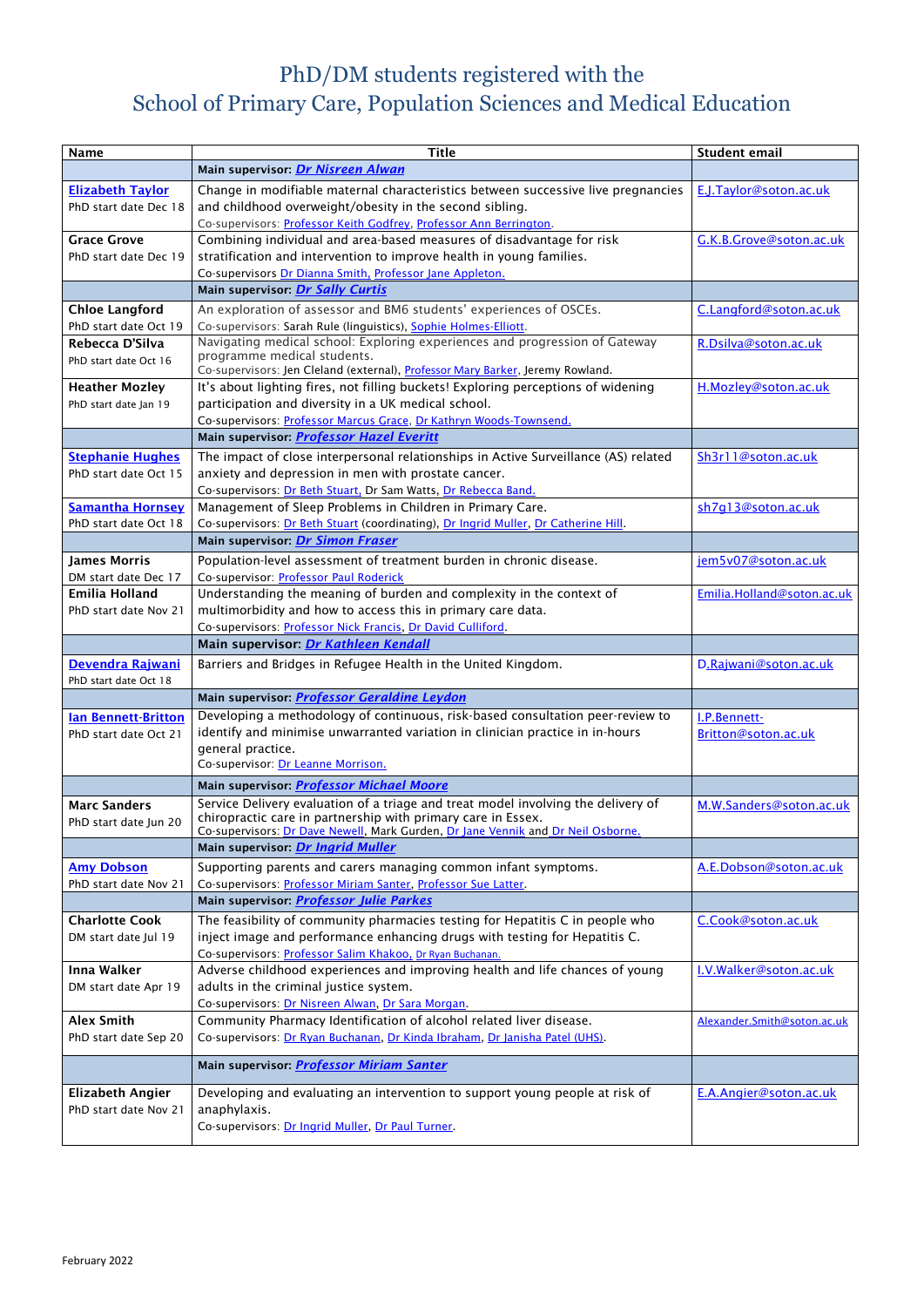February 2022

## PhD/DM students not registered to PPM, supervised by the

## School of Primary Care, Population Sciences and Medical Education

|                                                          | <b>Title</b>                                                                                                                    | <b>PPM supervisor</b>          |
|----------------------------------------------------------|---------------------------------------------------------------------------------------------------------------------------------|--------------------------------|
|                                                          | University of Southampton - Faculty of Environmental and Life Sciences - Health                                                 |                                |
|                                                          | <b>Sciences</b>                                                                                                                 |                                |
| <b>Annie Herklots</b>                                    | What are the decision-making processes of prescribers in managing acute respiratory tract                                       | <b>Professor Michael Moore</b> |
| PhD start date Sept 15                                   | infections in adults in General Practice?                                                                                       |                                |
|                                                          | Main supervisor: Professor Susan Latter.<br>University of Southampton - Faculty of Environmental and Life Sciences - Psychology |                                |
| Jonquil Westwood                                         | Health behaviour changes in acupuncture patients                                                                                | <b>Dr David Newell</b>         |
| Pinto                                                    | Main supervisor: Dr Felicity Bishop. Co-supervisor: Dr Katherine Bradbury.                                                      |                                |
| <b>Michelle Holmes</b>                                   | Reconceptualising patient reported outcome measures (PROMS) as active components of                                             | <b>Dr David Newell</b>         |
|                                                          | complex interventions.                                                                                                          |                                |
|                                                          | Main supervisor: Dr Felicity Bishop. Co-supervisor: Dr Claire Hart.                                                             |                                |
|                                                          | University of Southampton - Faculty of Environmental and Life Sciences - Geography                                              |                                |
| <b>Matt Johnson</b><br>PhD start date Oct 2020           | Examining the spatio-temporal patterns of diarrhoeal disease incidence from routinely<br>collected clinical data.               | <b>Professor Nuala McGrath</b> |
|                                                          | Main supervisor: Professor Jim Wright.                                                                                          |                                |
|                                                          | University of Southampton - Faculty of Medicine - Clinical & Experimental Sciences                                              |                                |
| <b>Denise Morris</b>                                     | The epidemiology and genetic diversity of Moraxella catarrhalis.                                                                | <b>Professor Nuala McGrath</b> |
|                                                          | Co-supervisors: Stuart Clarke, Jo Jefferies and David Cleary.                                                                   |                                |
| <b>Lucy Rigge</b>                                        | Identifying and intervening in patients at risk of rapidly progressive COPD.                                                    | <b>Professor Mike Thomas</b>   |
| DM start date Sept 2014                                  | Main Supervisor: Dr Tom Wilkinson.                                                                                              |                                |
|                                                          | University of Southampton - Faculty of Medicine - Human Development and Health                                                  |                                |
| <b>Joanne Horton</b>                                     | Reactive Oxygen Species in Endometriosis and Treated Endometriosis: The Villain of                                              | Dr Nisreen Alwan               |
| PhD start date Mar 2017                                  | Fertility?<br>Main supervisor: Professor Ying Cheong.                                                                           |                                |
| Qian Yue Tan                                             | Exploring the treatment burden and capacity for patients with Parkinson's and their                                             | <b>Dr Simon Fraser</b>         |
| PhD start date 2020                                      | caregivers: PD Life.                                                                                                            |                                |
|                                                          | Main supervisor: Professor Helen Roberts. Co-supervisor: Dr Kinda Ibrahim.                                                      |                                |
| <b>Jack Colley</b>                                       | Supporting and enabling people living with diabetes to undertake their annual review checks                                     | Dr Hajira Dambha-Miller        |
| PhD start date 2020                                      | at home.                                                                                                                        |                                |
|                                                          | Main supervisor: Dr Hermione Price.<br>University of Southampton - Faculty of Social Sciences - Social Statistics and           |                                |
|                                                          | Demography                                                                                                                      |                                |
| <b>Sebastian Stannard</b>                                | A longitudinal lifecourse analysis assessing the implication of educational attainment and                                      | Dr Nisreen Alwan               |
| PhD Start date Oct 2018                                  | gender on mental health and well-being by the time a person reaches midlife.                                                    |                                |
|                                                          | Main supervisor: Prof A M Berrington                                                                                            |                                |
|                                                          | University of Southampton - Faculty of Social Sciences - Economics                                                              |                                |
| <b>Matias Ortiz de Zarate</b><br>PhD Start date Oct 2017 | The effects of generic entry on prescription patterns and their effects on patients' outcome.                                   | Professor Paul Roderick &      |
|                                                          | Main supervisor: Dr Carmine Ornaghi, co-supervisor: Emmanouil Mentzakis<br><b>Imperial College London</b>                       | <b>Dr Simon Fraser</b>         |
| <b>Hilary Allen</b>                                      | Preventing paediatric allergy overdiagnosis in primary care: Cow's milk protein allergy and                                     | <b>Professor Miriam Santer</b> |
| PhD Start date Nov 2020                                  | Beta-lactam allergy.                                                                                                            |                                |
|                                                          | Main supervisor: Dr Bob Boyle, co-supervisor: Professor Andrew Murphy.                                                          |                                |
|                                                          | <b>University of Portsmouth</b>                                                                                                 |                                |
| <b>Samuel Boanuh</b>                                     | The role of polypharmacy in treatment burden.                                                                                   | <b>Dr Simon Fraser</b>         |
| PhD Start date Oct 2020                                  | Main supervisor: Prof Paul Rutter.                                                                                              |                                |
|                                                          | Queen Mary University - Centre for Primary Care and Public Health                                                               |                                |
| Shauna McKibben                                          | (MD) Impact and feasibility of implementing electronic flagging alerts of bronchodilator                                        | <b>Professor Mike Thomas</b>   |
| PhD Start date Jan 2015                                  | overuse in primary care.<br>Main supervisor: Professor Chris Griffiths, co-supervisor: Professor Andrew Bush.                   |                                |
|                                                          | University of Southern Denmark - Department of physiotherapy & occupational therapy                                             |                                |
| <b>Karen Andreasson</b>                                  | (BEAT DB-study; Breathing Exercises in Asthma Targeting Dysfunctional Breathing - a                                             | <b>Professor Mike Thomas</b>   |
| PhD Start date Dec 2016                                  | randomised controlled trial with a nested qualitative study                                                                     |                                |
|                                                          | Main supervisor: Prof Uffe Bodgter                                                                                              |                                |
|                                                          | <b>University of Winchester</b>                                                                                                 |                                |
| Samantha Belfrage                                        | Developing and evaluating the feasibility of a community-based health literacy intervention                                     | <b>Dr Simon Fraser</b>         |
| PhD Start date Apr 2021                                  | to empower socially disadvantaged parents/carers of children aged 0-4 years to manage                                           |                                |
| Funded by Wessex ARC)                                    | minor childhood illness and confidently navigate health services.                                                               |                                |
|                                                          | Main supervisor: James Faulkner and Margaret Husted.                                                                            |                                |